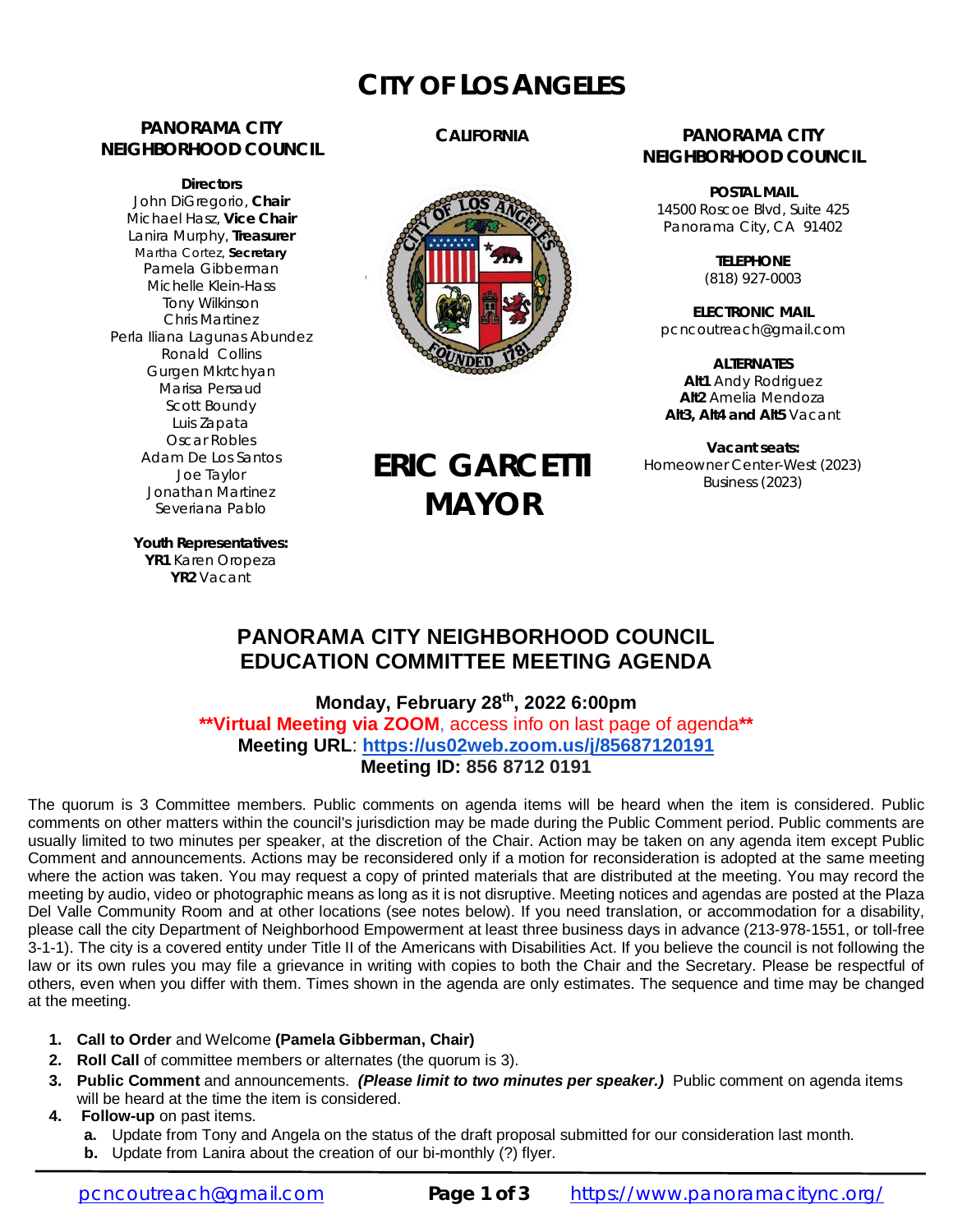### **Panorama City Neighborhood Council Education Committee Meeting Agenda 2-28-22**

- **c.** Update from Lanira about the feasibility of having PCNC offer free ESL lessons to members of our community.
- **d.** Do we want to renew our request to the LAUSD Board of Education to pass the "Arts ARE Education" resolution?
- **5. Discussion and possible action** on setting up a meeting with students and government representatives.
- **6. Discussion and possible action** on recommending to the PCNC Board that we support the Additional Funding for Arts and Music Education in Public Schools Initiative Statute. This initiative would provide "additional funding for arts and music education in all K-12 public schools (including charter schools) by annually allocating from state General Fund an amount equaling 1% of required state and local funding for public schools." It "Allocates greater proportion of the funds to schools serving more economically disadvantaged students. Schools with 500 or more students must spend at least 80% of funding to employ teachers and remainder on training, supplies, and education partnerships. Requires audits and limits administrative costs to 1% of funding."
- **7. Discussion** about items for the next meeting on **Monday, March 28, 2022.**
- **8. Public Comment** and announcements. *(Please limit to two minutes per speaker.)*
- **9. Adjournment**

**Council Process:** The council gained its official city role upon certification by the Board of Neighborhood Commissioners on March 15, 2007. Everyone who lives, works or owns real property within the boundaries of the Panorama City Neighborhood Council, or who declares a Community Interest in the area and the basis for it, is a "stakeholder". All stakeholders are members of the Council. Stakeholders elect a Board of Directors to represent them. This Board is recognized as the decision-making entity by the City of Los Angeles. The current Board was elected on April 2, 2016. While the Board is the official decision-making entity, meetings are conducted as much as possible in a town hall spirit. Committees are open to anyone with an interest in Panorama City. Panorama City's neighborhood council is much more than its Board, and it depends on public participation for its success.

**Posting Sites:** California's open meetings law, the Ralph M. Brown Act, requires that meeting notices be physically posted at a regular location 72 hours in advance for regular meetings and 24 hours in advance for special meetings. The location must be accessible to the public seven days a week, 24 hours a day. That location is the outside steel doors of the Plaza Del Valle Community Room, Building G, 8700 Van Nuys Blvd, Panorama City, CA 91402. This council is also required to follow the City of Los Angeles posting policy for Neighborhood Councils. That policy additionally requires that councils post agendas through the city's Early Notification System (ENS), post the agendas on the council's website (if one exists), and make an effort to send agendas by electronic mail (if such a list exists). This council posts agendas on its website, panoramacitync.org. This council uses the city's ENS mailing list as its agenda email list. You may sign up for the ENS agenda system at: <http://lacity.org/government/Subscriptions/NeighborhoodCouncils/index.htm.>

In addition to the Plaza Del Valle posting location, this council MAY post agendas at other locations within Panorama City. These may include: (1) Panorama City Branch Library, 14345 Roscoe Blvd; (2) Panorama Recreation Center, 8600 Hazeltine Avenue; (3) Sepulveda Recreation Center, 8801 Kester Avenue; and (4) Casa Esperanza, 14705 Blythe Street. In addition to the ENS agenda list, this council MAY include agendas in its occasional informational emails. You can subscribe to the council's informational email list by sending your request to ['info@panoramacitync.org'.](mailto:) You can also sign up on the council's website. In order to respect our stakeholders' inboxes, messages to the informational email list will be sent at most once or twice a month. *The only way to assure that you will receive emailed agendas is through the ENS list.* 

**Interpretation for Meetings:** If you need an interpreter for any Panorama City Neighborhood Council General or Committee Meeting, please notify the Board Chair at [johndpcnc@gmail.com](mailto:johndpcnc@gmail.com) a minimum of **48 hours** prior to the meeting to ensure coverage. Please indicate the language(s) you need interpretation for and the date of the meeting.

**Americans with Disabilities Act (ADA):** As a covered entity under Title II of the Americans with Disabilities Act, the City of Los Angeles does not discriminate on the basis of disability and upon request, will provide reasonable accommodation to ensure equal access to its programs, services, and activities. Sign language interpreters, assistive listening devices, or other auxiliary aids and/or services may be provided upon request. To ensure availability of services, please make your request at least 5 business days prior to the meeting you wish to attend by contacting the city's Department of Neighborhood Empowerment (213-978-1551).

**Agenda-related written materials:** The council may occasionally prepare supplementary information to the agenda ("agenda packets"). When this is done, the agenda packets are normally made available both to Board or committee members and to the public at the start of the posted meeting. In compliance with Government Code section 54957.5, non-exempt writings that are distributed to a majority or all of the Board or committee *in advance of a meeting* may be viewed by appointment at the Panorama City Neighborhood Council office, 14500 Roscoe Blvd, Suite 400, Panorama City, CA 91401, (818-714-2133) during normal business hours, or at the scheduled meeting. In addition, if you would like a copy of any record related to an item on the agenda, please contact Cheryl Compton, PCNC - Secretary, 14500 Roscoe Blvd, Suite 400, Panorama City, CA 91402 [\(ComptonPCNC@gmail.org\).](mailto:(ComptonPCNC@gmail.org).) 

**PUBLIC ACCESS OF RECORDS** – In compliance with Government Code section 54957.5, non-exempt writings that are